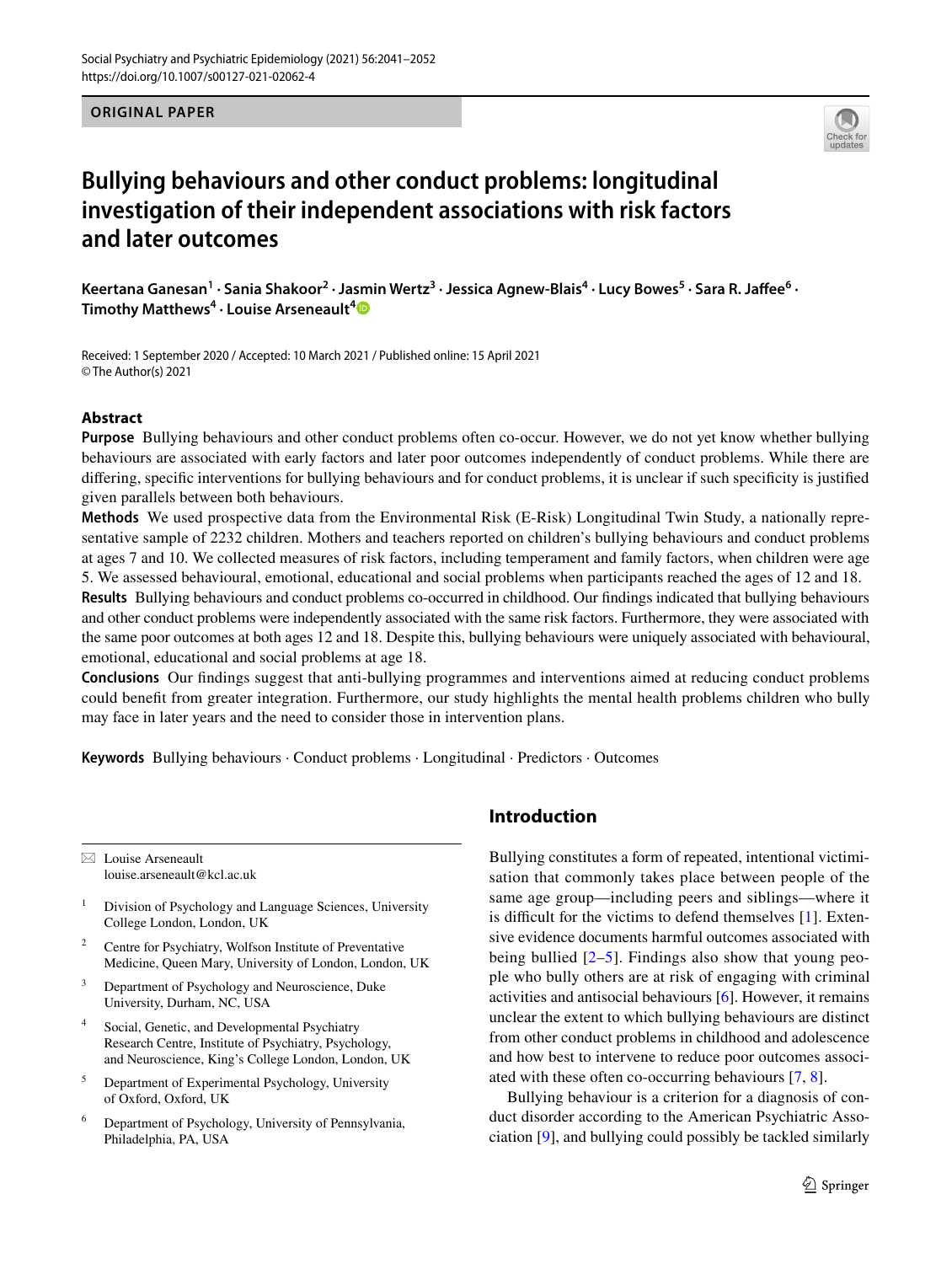to other conduct problems. Programmes for reducing conduct problems are typically family-based and focus on parenting skills [[10](#page-9-7)[–12\]](#page-9-8). These programmes typically aim to enhance the knowledge, skills and confdence of parents to manage their children's behaviour [\[10](#page-9-7)]. However, the majority of interventions aimed at reducing bullying behaviours are school-based and focused on changing pupils' attitudes about bullying through discussions and role playing [\[6,](#page-9-3) [13](#page-9-9)]. There may be a case for augmenting these interventions with elements from interventions aimed at reducing conduct problems. In the present study, we explored the differences and similarities between bullying behaviours and other conduct problems to inform intervention and prevention strategies tackling these prevalent, harmful and costly behaviours [[14–](#page-9-10)[16](#page-9-11)].

Parallels between children who bully others and those with conduct problems can be drawn from epidemiological research. Studies have shown that bullying behaviours and conduct problems are associated with deficits in cognitive abilities such as IQ  $[17, 18]$  $[17, 18]$  $[17, 18]$  $[17, 18]$ , Theory of Mind  $[19, 20]$  $[19, 20]$  $[19, 20]$  $[19, 20]$  $[19, 20]$  and executive functioning [\[21](#page-9-16), [22](#page-9-17)]. Children who bully others and those with conduct problems are both more likely to have grown up in socioeconomically disadvantaged environments [\[23](#page-9-18)[–25\]](#page-9-19), and to have antisocial parents [\[17,](#page-9-12) [26](#page-9-20)]. The similarities between these two groups extend to later outcomes. Young people who bully others and those with conduct problems have elevated levels of behavioural and emotional problems [[8,](#page-9-5) [27](#page-9-21), [28](#page-10-0)], delinquency [\[29](#page-10-1)], substance use  $[30-32]$  $[30-32]$  $[30-32]$ , difficulties at school  $[33, 34]$  $[33, 34]$  $[33, 34]$  $[33, 34]$ , and they continue to show violent behaviours in adulthood [[35\]](#page-10-6). Collectively, these fndings indicate that bullying behaviours and other conduct problems overlap considerably and might not warrant diferent intervention approaches.

However, despite considerable similarities, bullying behaviours are arguably distinct from other conduct problems in that they target peers specifcally and take place in the context of a power imbalance. The specifcity of these behaviours could indicate that peer-related factors (i.e. peer group dynamics) may be particularly relevant for bullying in comparison to other conduct problems [[36](#page-10-7)]; the dyadic relationship between children who bully and their victims could be key for bullying behaviours but not for other conduct problems [[37](#page-10-8)]. Furthermore, bullying behaviours are uniquely associated with callous-unemotional traits, over and above other conduct problems [\[38](#page-10-9)]. This fnding indicates that bullying behaviours may contribute unique variance to later poor outcomes, further reinforcing that they may be distinct from other conduct problems.

While studies have reported poor outcomes for young people who bully and those with other conduct problems, little research has directly compared to determine the extent to which they are unique. If fndings indicate similar risk profiles across these behaviours, then the vast body of evidence that already exists on conduct problems could be used to inform our understanding of bullying behaviours and how to intervene to reduce their prevalence. Furthermore, examining bullying behaviours and other conduct problems in parallel could help ascertain their unique and cumulative contributions to later poor outcomes. Given the frequent cooccurrence of bullying behaviours and conduct problems, it is unclear if bullying behaviours independently predict adverse outcomes later in life, over and above conduct problems. It is possible that associations between bullying behaviours and later outcomes are accounted for by co-occurring conduct problems. Testing this will help address whether there is a need for specifc interventions for bullying behaviours, or whether these behaviours could be tackled via existing interventions for conduct problems.

Using data from a UK nationally representative longitudinal cohort, the present study aimed to investigate (i) to what extent childhood bullying behaviours and conduct problems co-occur, (ii) whether established antecedents of conduct problems also predict bullying behaviours, (iii) whether childhood bullying behaviours independently predict behavioural/emotional problems and educational and social difficulties in early adolescence, over and above cooccurring conduct problems, and (iv) whether childhood bullying behaviours independently predict poor outcomes in young adulthood, after taking into account co-occurring conduct problems.

#### **Methods**

#### **Sample**

Participants were members of the Environmental Risk (E-Risk) Longitudinal Twin Study, which tracks the development of a birth cohort of 2232 British children. The sample was drawn from a larger birth register of twins born in England and Wales in 1994 and 1995 [\[39](#page-10-10)]. Full details about the sample are reported elsewhere [[40\]](#page-10-11). Briefy, the E-Risk sample was constructed in 1999 and 2000, when 1,116 families (93% of those eligible) with same-sex 5-year-old twins participated in home-visit assessments. This sample comprised 56% monozygotic and 44% dizygotic twin pairs; sex was evenly distributed within zygosity (49% male).

Families were recruited to represent the UK population with newborns in the 1990s to ensure adequate numbers of children in disadvantaged homes and to avoid an excess of twins born to well-educated women using assisted reproduction. The study sample represents the full range of socioeconomic conditions in Great Britain, as refected in the families' distribution on a neighbourhood-level socioeconomic index (A Classifcation of Residential Neighbourhoods, or ACORN, developed by CACI for commercial use) [\[41](#page-10-12), [42](#page-10-13)].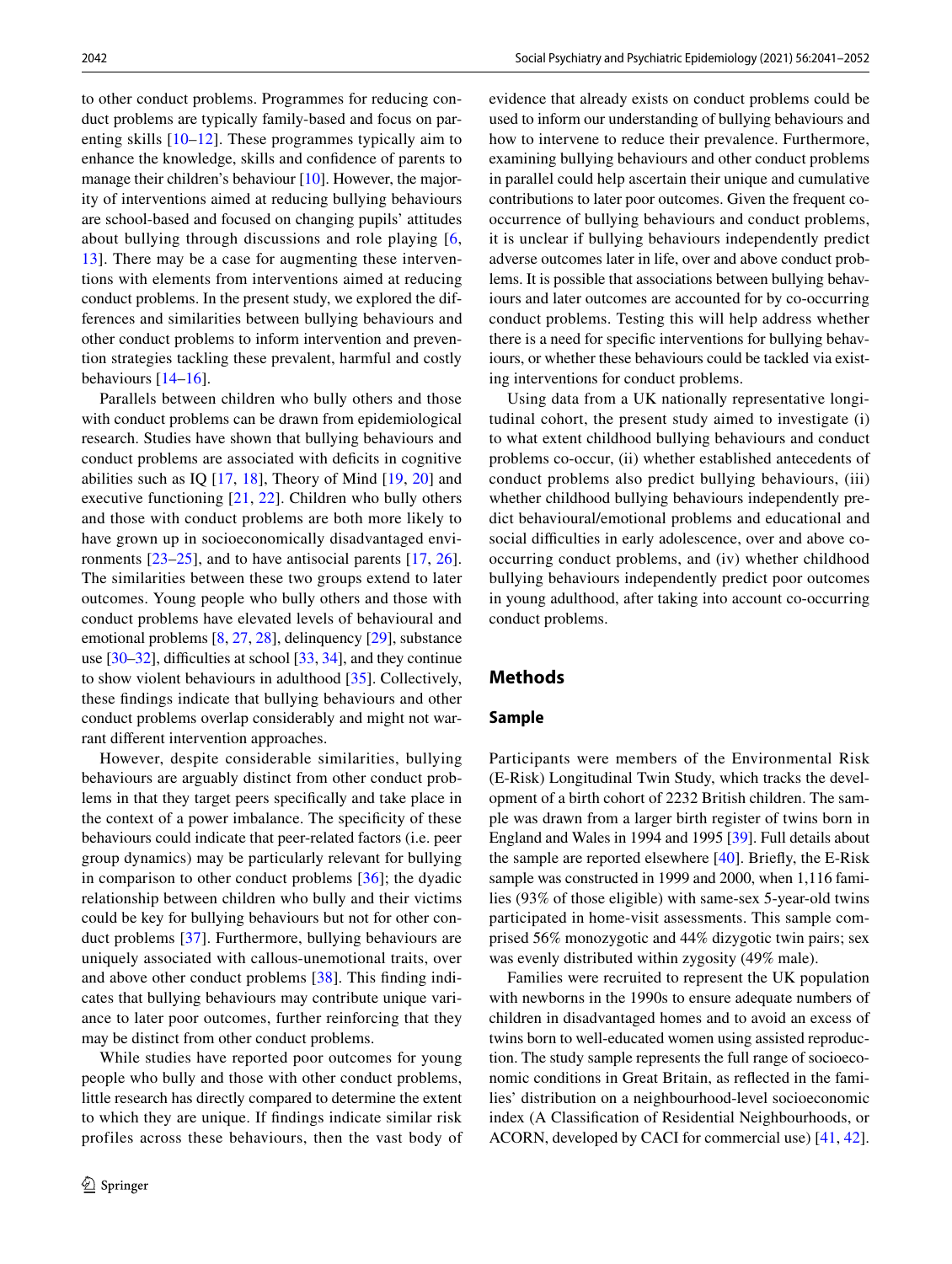Follow-up home visits were conducted when the children were 7 years of age (98% participation), 10 years (96%), 12 years (96%), and 18 years (93%). There were 2066 individuals who participated in the E-Risk assessments at age 18. The average age of the participants at the time of the assessment was 18.4 years  $(SD=0.36)$ ; all interviews were conducted after their 18th birthdays. There were no diferences between participants who did and did not take part at age 18 in terms of socioeconomic status (SES) assessed when the cohort was initially defined,  $\chi$ 2 (2, *N* = 2232) = 0.86, *p*=0.65; age-5 IQ scores, *t* (2208)=0.98, *p*=0.33; or age-5 emotional or behavioural problems,  $t(2230)=0.40$ ,  $p=0.69$ , and  $t(2230)=0.41$ ,  $p=0.68$ , respectively.

Home visits at ages 5, 7, 10, and 12 years included assessments with participants as well as their mother (or primary caretaker). Teachers' reports were collected via postal questionnaires (posted to the children's teachers, with parents' permission). The home visit at age 18 included interviews only with the participants. The joint South London and Maudsley–Institute of Psychiatry, Psychology & Neuroscience Ethics Committee approved each phase of the study. Parents gave informed consent and twins gave assent between 5 and 12 years and then informed consent at age 18 years.

#### **Measures**

#### **Bullying behaviours and other conduct problems**

We assessed bullying behaviours using mothers' and teachers' reports when participants were ages 7 and 10 with items from the Children's Behavior Checklist [[43\]](#page-10-14) and Teacher's Report Form [[44](#page-10-15)] ('bullying or threatening people', 'cruel or nasty to other people', and 'teases a lot' and teachers' report for the items 'cruelty, bullying, or meanness to others', 'teases a lot', and 'threatens people'). Mothers and teachers were asked to rate each item as being 'not true' (0), 'somewhat or sometimes true' (1), or 'very or often true' (2). The internal consistency for the combined mother and teacher ratings was 0.66 at age 7 and 0.69 at 10.

We assessed conduct problems—other than bullying behaviours—at ages 7 and 10 using items from the Delinquent Behavior (e.g., 'lying or cheating') and Aggressive Behavior scales (e.g., 'temper tantrums or hot temper') of the Child Behavior Checklist [[43](#page-10-14)] and Teacher's Report Form [\[44\]](#page-10-15), supplemented with DSM–IV items assessing conduct disorder (e.g., 'stays out at night past the time he/ she should be home'). The internal consistency reliabilities for combined ratings from mothers and teachers were 0.93 at age 7 and 0.94 at age 10.

Scores were averaged across informant and time to create a summary measure capturing pervasive and persistent bullying behaviours and other conduct problems. Combining mother

and teacher ratings allowed us to capture behaviours in diferent settings (i.e. school and home environments). Inter-rater reliability estimates were comparable between the bullying behaviour scales (age-7 mothers–teachers *r*=0.23; age-10 mothers–teachers  $r = 0.25$ ) and the conduct problem scales (age-7 mothers–teachers  $r=0.30$ ; age-10 mothers–teachers  $r=0.30$ ).

#### **Risk factors and outcomes of bullying and other conduct problems**

We selected possible predictors and outcomes of bullying behaviours and other conduct problems based on previous research. Details are reported in Table [1.](#page-3-0)

#### **Statistical analyses**

First, we calculated correlations to examine the extent to which bullying behaviours and conduct problems co-occurred at ages 7 and 10. Second, we used linear regression models to test whether childhood risk factors were associated with bullying behaviours and conduct problems. More specifcally, we examined whether risk factors predicted bullying behaviours and conduct problems individually in bivariate models. Furthermore, we examined whether these risk factors predicted bullying behaviours and other conduct problems after controlling for each other. Third, using linear and logistic regression models, we tested whether bullying behaviours and conduct problems at ages 7 and 10 were similarly associated with later difficulties at ages 12 and 18. Initially, we tested whether each outcome was associated with bullying behaviours and conduct problems separately in bivariate models. To test the unique contributions of childhood bullying behaviours, we tested whether each outcome was associated with bullying in multivariate models controlling for concurrent childhood conduct problems. The same strategy was employed to examine the unique contribution of childhood conduct problems where concurrent childhood bullying behaviours were controlled for.

We used moderation analyses to check whether the associations difered by sex. Regression analyses with sex-interaction terms did not yield signifcant improvements in the ft of models above and beyond models with main efects only. Thus, analyses conducted for the whole sample were collapsed across sex. We used the Huber–White or Sandwich estimator [\[45](#page-10-16)] to obtain robust standard errors, to account for the nonindependence of twin data. All analyses were conducted using Stata 12.0 [[46\]](#page-10-17).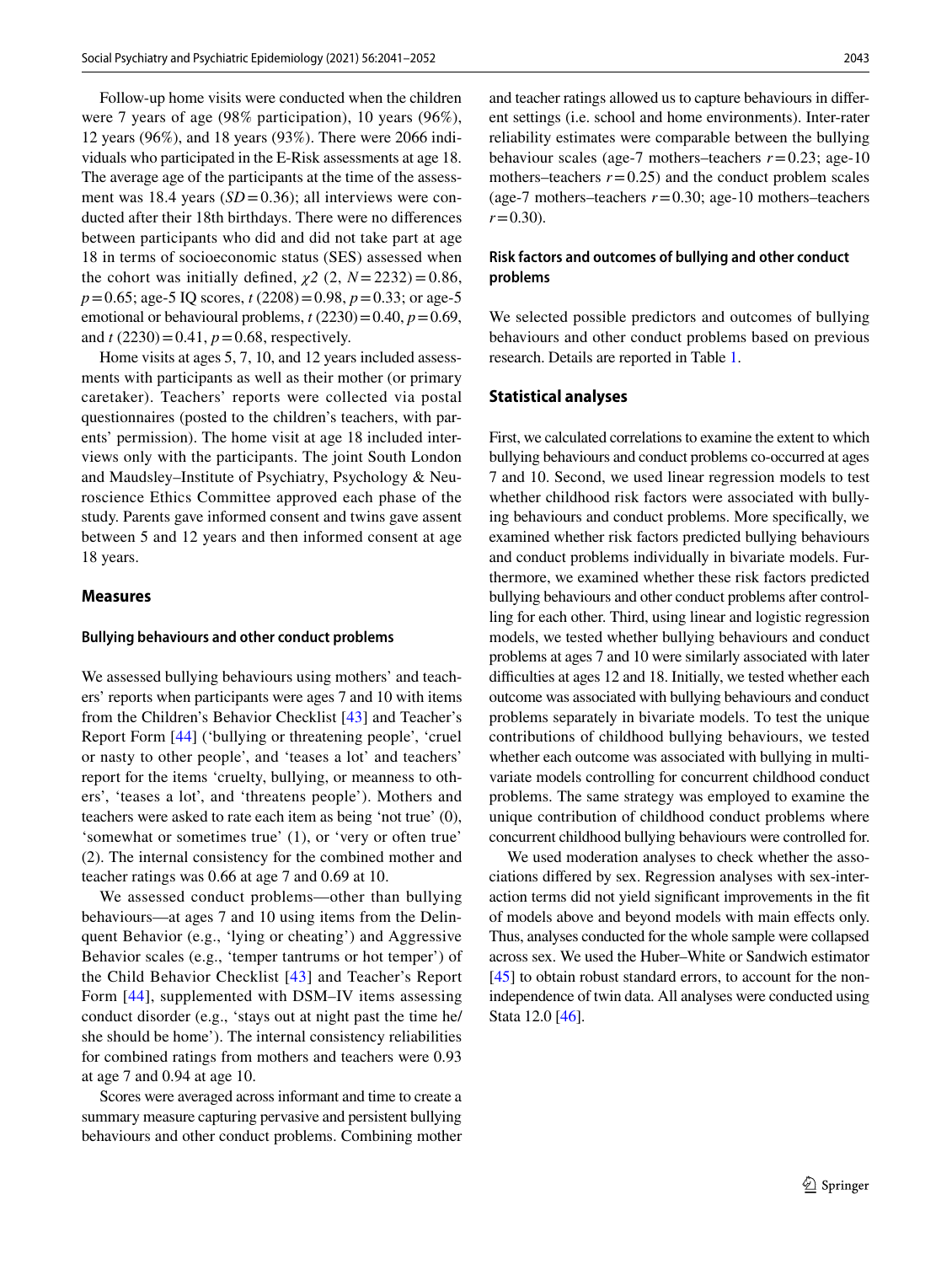|                                        | Measure                                                                                                                         | Informant                    |             | Mean (SD) or % Observed range Inter-rater | reliability<br>(r) | Reference citations |
|----------------------------------------|---------------------------------------------------------------------------------------------------------------------------------|------------------------------|-------------|-------------------------------------------|--------------------|---------------------|
| Bullying and other conduct<br>problems |                                                                                                                                 |                              |             |                                           |                    |                     |
| <b>Bullying behaviours</b>             | Child Behavior Checklist<br>(CBCL), Teacher Report<br>Form (TRF)                                                                | Mother, Teacher $0.61(0.74)$ |             | $0 - 5$                                   | $0.66 - 0.69$      | [69]                |
| Other conduct problems                 | Child Behavior Checklist<br>(CBCL), Teacher Report<br>Form (TRF), DSM-IV<br>Items                                               | Mother, Teacher 0.86 (1.21)  |             | $0 - 8.5$                                 | $0.93 - 0.94$      | $[43]$              |
| Age-5 predictors                       |                                                                                                                                 |                              |             |                                           |                    |                     |
| Undercontrolled tempera-<br>ment       | Children's approach and<br>response to interview                                                                                | Interviewer                  | 2.41(3.63)  | $0 - 18$                                  |                    | $[70]$              |
| Child maltreatment                     | Adapted parenting inter-<br>view schedule                                                                                       | Mother                       | 14          | $0 - 1$                                   | 0.9                | [71, 72]            |
| Low maternal warmth                    | Maternal expressed emo-<br>tion scale based on the<br>5-min speech sample<br>method                                             | Rater coded                  | 3.30(1.00)  | $0 - 5$                                   | 0.9                | $[73]$              |
| Domestic violence                      | Conflicts Tactics Scale and Mother<br>3 items assessing other<br>abusive behaviours                                             |                              | 42          | $0 - 1$                                   |                    | [74]                |
| Parents' antisocial<br>behaviour       | Young adult behaviour<br>checklist supplemented<br>with questions from<br>Diagnostic Interview<br>Schedule (DIS) for<br>DSM-IV  | Mother                       | 27.58       | $0 - 1$                                   |                    | [75, 76]            |
| Low socio-economic<br>status           | Standardized composite of Mother<br>income, education and<br>social class modelled<br>on the British Social<br>Attitudes survey |                              | 33.24       | $0 - 1$                                   |                    | [77]                |
| Age-12 outcomes                        |                                                                                                                                 |                              |             |                                           |                    |                     |
| Antisocial behaviour                   | Computer task based on<br><b>DSM</b>                                                                                            | Self-report                  | 2.46(2.94)  | $0 - 24$                                  |                    | [78]                |
| Substance use                          | Computer based question-<br>naire                                                                                               | Self-report                  | 0.21(0.53)  | $0 - 5$                                   |                    |                     |
| Depression symptoms                    | Children's Depression<br>Inventory (CDI)                                                                                        | Self-report                  | 3.11 (5.32) | $0 - 42$                                  |                    | $[79]$              |
| Anxiety symptoms                       | Multidimensional Anxi-<br>ety Scale for Children<br>(MASC) with interview                                                       | Self-report                  | 7.62(3.04)  | $0 - 18$                                  |                    | [80]                |
| Academic difficulties                  | Computer based question-<br>naire                                                                                               | Self-report                  | 0.34(0.60)  | $0 - 2$                                   |                    |                     |
| Low popularity                         | Computer based question-<br>naire                                                                                               | Self-report                  | 26.57       | $0 - 1$                                   |                    |                     |
| Age-18 outcomes                        |                                                                                                                                 |                              |             |                                           |                    |                     |
| Antisocial behaviour                   | Interview based on Diag-<br>nostic and Statistical<br>Manual of Mental Disor-<br>ders (DSM-IV) criteria                         | Self-report                  | 2.12(2.28)  | $0 - 11$                                  |                    | $[76]$              |
| Criminal behaviour                     | UK Police National<br>Computer (PNC) record<br>searches                                                                         | Official record              | 10.78       | $0 - 1$                                   |                    |                     |

## <span id="page-3-0"></span>**Table 1** Measures of bullying behaviours, conduct problems, antecedents and outcomes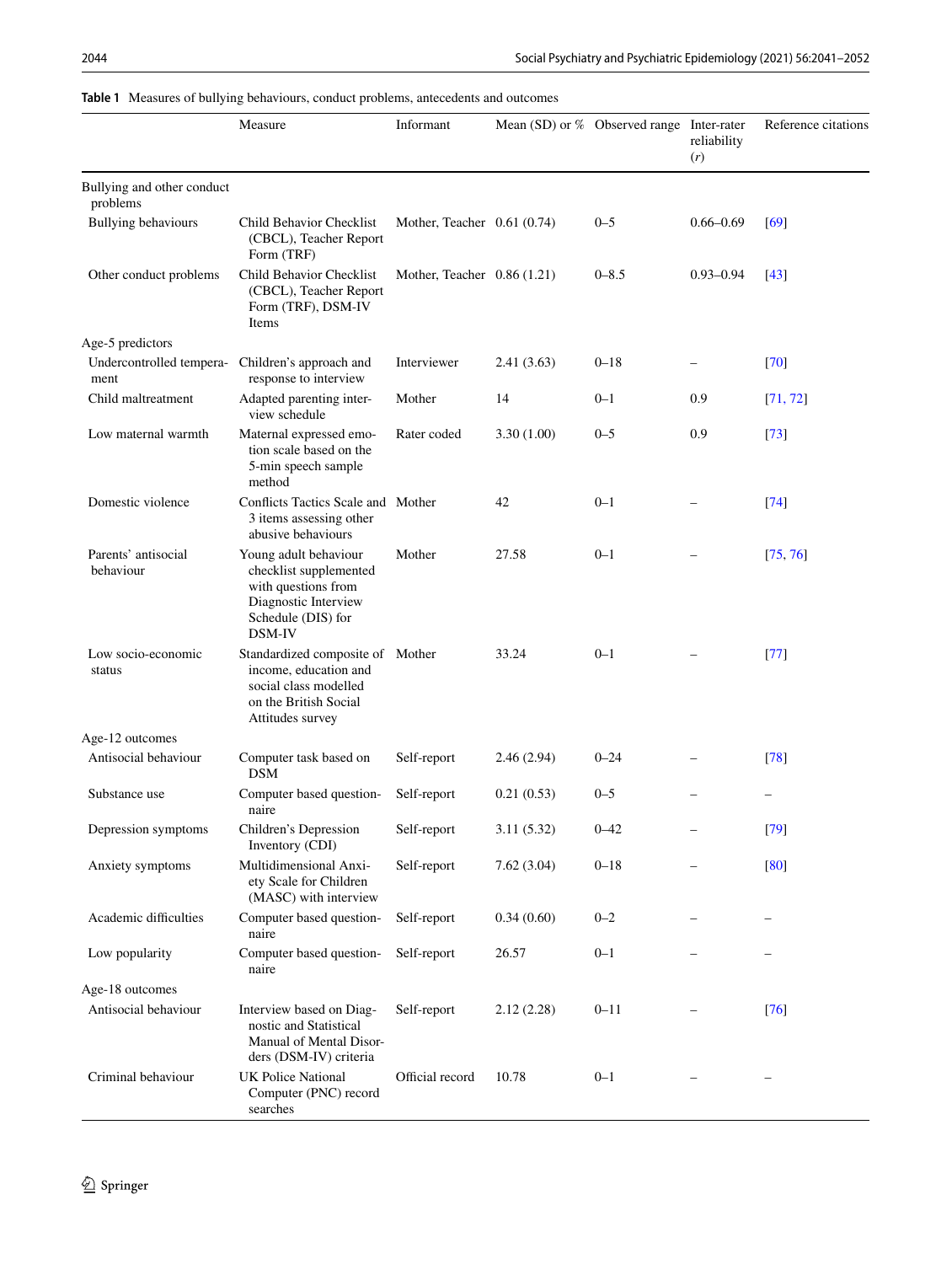|                                 | Measure                                                                                                 | Informant   |            | Mean (SD) or % Observed range | Inter-rater<br>reliability<br>(r) | Reference citations |
|---------------------------------|---------------------------------------------------------------------------------------------------------|-------------|------------|-------------------------------|-----------------------------------|---------------------|
| Alcohol dependence<br>symptoms  | Interview based on Diag-<br>nostic and Statistical<br>Manual of Mental Disor-<br>ders (DSM-IV) criteria | Self-report | 1.13(1.67) | $0 - 11$                      |                                   | $\sqrt{76}$         |
| Cannabis dependence<br>symptoms | Interview based on Diag-<br>nostic and Statistical<br>Manual of Mental Disor-<br>ders (DSM-IV) criteria | Self-report | 0.24(0.98) | $0 - 7$                       |                                   | $\lceil 76 \rceil$  |
| Depression symptoms             | Interview based on Diag-<br>nostic and Statistical<br>Manual of Mental Disor-<br>ders (DSM-IV) criteria | Self-report | 1.81(2.97) | $0 - 9$                       |                                   | $\lceil 76 \rceil$  |
| Anxiety symptoms                | Interview based on Diag-<br>nostic and Statistical<br>Manual of Mental Disor-<br>ders (DSM-IV) criteria | Self-report | 0.95(1.82) | $0 - 6$                       |                                   | $\lceil 76 \rceil$  |
| Academic difficulties           | Not in Education, Employ-<br>ment, or Training<br>(NEET) interview                                      | Self-report | 11.57      | $0 - 1$                       |                                   | $\sqrt{81}$         |
| Social isolation                | Scale of Perceived Social<br>Support (MSPSS)                                                            | Self-report | 3.29(4.34) | $0 - 24$                      | 0.88                              | $\left[ 82\right]$  |

# **Results**

**Table 1** (continued)

# **To what extent do bullying behaviours and other conduct problems co‑occur in childhood?**

Children's bullying behaviours at ages 7 and 10 went handin-hand with other conduct problems. Bullying behaviours and conduct problems were signifcantly correlated at age 7 (*r*=0.62, *p*<0.001) and age 10 (*r*=0.66, *p*<0.001). In addition to this, bullying behaviours and conduct problems were significantly correlated across time points  $(r > 0.4,$  $p < 0.001$  $p < 0.001$ ). Figure 1 illustrates that very few participants showed frequent bullying behaviours in the absence of other conduct problems, and vice versa.

# **Are age‑5 risk factors associated with childhood bullying behaviours and other conduct problems?**

Children who at age 5 had an undercontrolled temperament, had been exposed to low maternal warmth, maltreatment or domestic violence, had parents with antisocial behaviour, or who had experienced socioeconomic disadvantage showed more frequent bullying behaviours and conduct problems compared to children who were not exposed to these risk factors (Table [2](#page-5-0)). Associations with these risk factors and bullying behaviours reduced after accounting for concurrent conduct problems; only low maternal warmth remained independently associated with bullying behaviours, indicating that this risk factor is specifcally associated with children's bullying behaviours, independent of other conduct



<span id="page-4-0"></span>**Fig. 1** Overlap between bullying behaviours and other conduct problems

Note: Numbers are based on a cross-tabulation between measures of bullying and other conduct problems averaged across informants and time.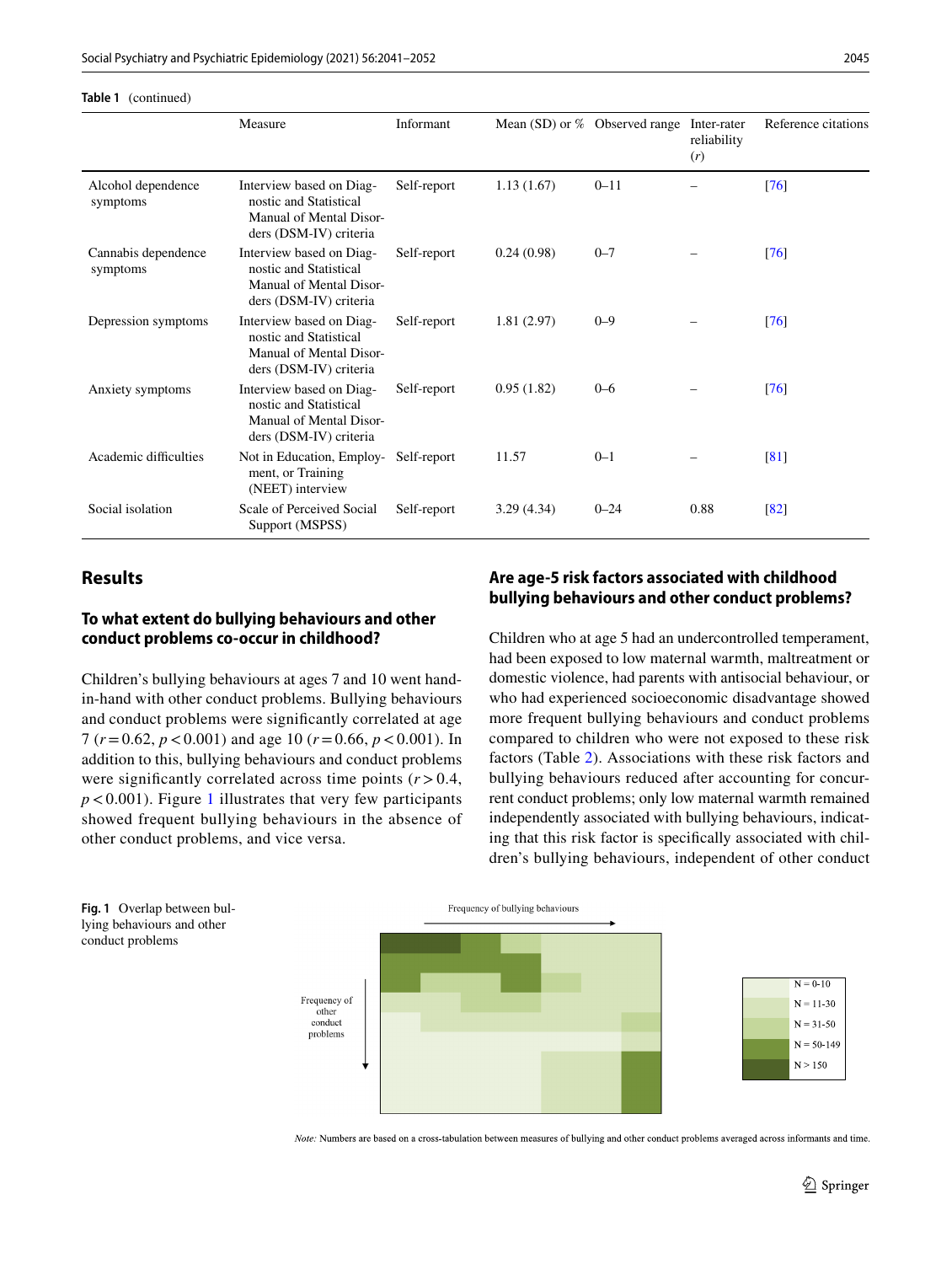|                               |                            | Age-7 and 10 bullying behaviours and conduct problems |                                                               |                                                                |
|-------------------------------|----------------------------|-------------------------------------------------------|---------------------------------------------------------------|----------------------------------------------------------------|
|                               | <b>Bullying behaviours</b> | Conduct problems                                      | Bullying behaviours controlling<br>for other conduct problems | Conduct problems control-<br>ling for bullying behav-<br>iours |
| Age-5 predictors              | $\beta$ (95% CI)           | $\beta$ (95% CI)                                      | $\beta$ (95% CI)                                              | $\beta$ (95% CI)                                               |
| Undercontrolled temperament   | 0.15(0.09, 0.21)           | 0.16(0.10, 0.23)                                      | 0.04(0.00, 0.07)                                              | 0.06(0.02, 0.10)                                               |
| Child maltreatment            | 0.16(0.10, 0.21)           | 0.13(0.07, 0.19)                                      | 0.07(0.03, 0.10)                                              | $0.02 (-0.02, 0.06)$                                           |
| Low warmth                    | 0.09(0.02, 0.16)           | 0.13(0.05, 0.20)                                      | $0.00 (-0.04, 0.04)$                                          | 0.06(0.02, 0.11)                                               |
| Domestic violence             | 0.20(0.15, 0.26)           | 0.16(0.11, 0.22)                                      | 0.09(0.05, 0.12)                                              | $0.02 (-0.02, 0.06)$                                           |
| Parents' antisocial behaviour | 0.23(0.17, 0.29)           | 0.22(0.15, 0.28)                                      | 0.08(0.05, 0.12)                                              | 0.06(0.02, 0.09)                                               |
| Low socioeconomic status      | 0.20(0.15, 0.26)           | 0.17(0.11, 0.23)                                      | 0.09(0.05, 0.12)                                              | $0.03 (-0.01, 0.07)$                                           |

<span id="page-5-0"></span>**Table 2** Models predicting bullying behaviours from children's early adversity and co-occurring conduct problems from bivariate and multivariate analysis

Signifcant associations have been shown in bold

Associations are expressed as standardised regression coefficients (β) with 95% Confidence Interval (CI). Residuals of regression analysis with bullying behaviours and conduct problem were normally distributed. Log-transformation of variables did not afect the observed associations

problems. Undercontrolled temperament, low maternal warmth and parents' antisocial behaviour also predicted conduct problems after adjustment for co-occurring bullying behaviours.

## **Are bullying behaviours and other conduct problems in childhood independently associated with poor outcomes at age 12?**

Frequent bullying behaviours and other conduct problems predicted worse outcomes at age 12. Bullying behaviours and conduct problems were both associated with higher levels of behavioural problems later on and increased symptoms of depression (Table  $3$ ). Associations with anxiety did not reach statistical signifcance. Only conduct problems were associated with more educational and social problems. After adjusting for conduct problems, bullying behaviours were no longer signifcantly associated with later depression. Additionally, efect sizes for antisocial behaviour and substance use were attenuated by between 37 and 39%, but remained statistically signifcant. In contrast, after adjusting for bullying behaviours,

<span id="page-5-1"></span>**Table 3** Models predicting age-12 outcomes with childhood bullying behaviours and conduct problems

|                                                              | Age-12 outcomes           |                  |                                       |                         |                                     |                  |
|--------------------------------------------------------------|---------------------------|------------------|---------------------------------------|-------------------------|-------------------------------------|------------------|
|                                                              | Behavioural problems      |                  | <b>Emotional problems</b>             |                         | Educational and social difficulties |                  |
| Age 7/10                                                     | Antisocial behav-<br>iour | Substance use    | Depression symp-<br>toms              | Anxiety symptoms        | Academic difficul-<br>ties          | Low popularity   |
|                                                              | $\beta$ (95% CI)          | $\beta$ (95% CI) | $\beta$ (95% CI)                      | $\beta$ (95% CI)        | $\beta$ (95% CI)                    | OR (95% CI)      |
| Unadjusted for co-<br>occurrence                             |                           |                  |                                       |                         |                                     |                  |
| Bullying behav-<br>iours                                     | 0.30(0.24, 0.36)          |                  | $0.18(0.12, 0.24)$ $0.14(0.07, 0.20)$ | $0.01 (-0.04, 0.06)$    | 0.13(0.07, 0.20)                    | 1.10(0.99, 1.23) |
| Conduct problems                                             | 0.29(0.23, 0.36)          |                  | $0.18(0.12, 0.24)$ $0.21(0.13, 0.28)$ | $0.04 (-0.02, 0.10)$    | 0.17(0.10, 0.25)                    | 1.22(1.10, 1.35) |
| Adjusted for<br>co-occurring<br>problems at ages 7<br>and 10 |                           |                  |                                       |                         |                                     |                  |
| Bullying behav-<br>iours                                     | 0.19(0.11, 0.26)          | 0.11(0.04, 0.19) | $-0.02(-0.08,$<br>0.05)               | $-0.03(-0.10,$<br>0.03) | $0.02 (-0.05, 0.08)$                | 0.90(0.78, 1.07) |
| Conduct problems                                             | 0.16(0.09, 0.23)          |                  | $0.10(0.02, 0.18)$ $0.22(0.13, 0.31)$ | $0.06 (-0.01, 0.13)$    | 0.16(0.08, 0.25)                    | 1.30(1.12, 1.51) |

OR (95% CI)—odds ratio with 95% confdence interval. β (95% CI)—beta coefcient value with 95% confdence interval

Signifcant associations have been shown in bold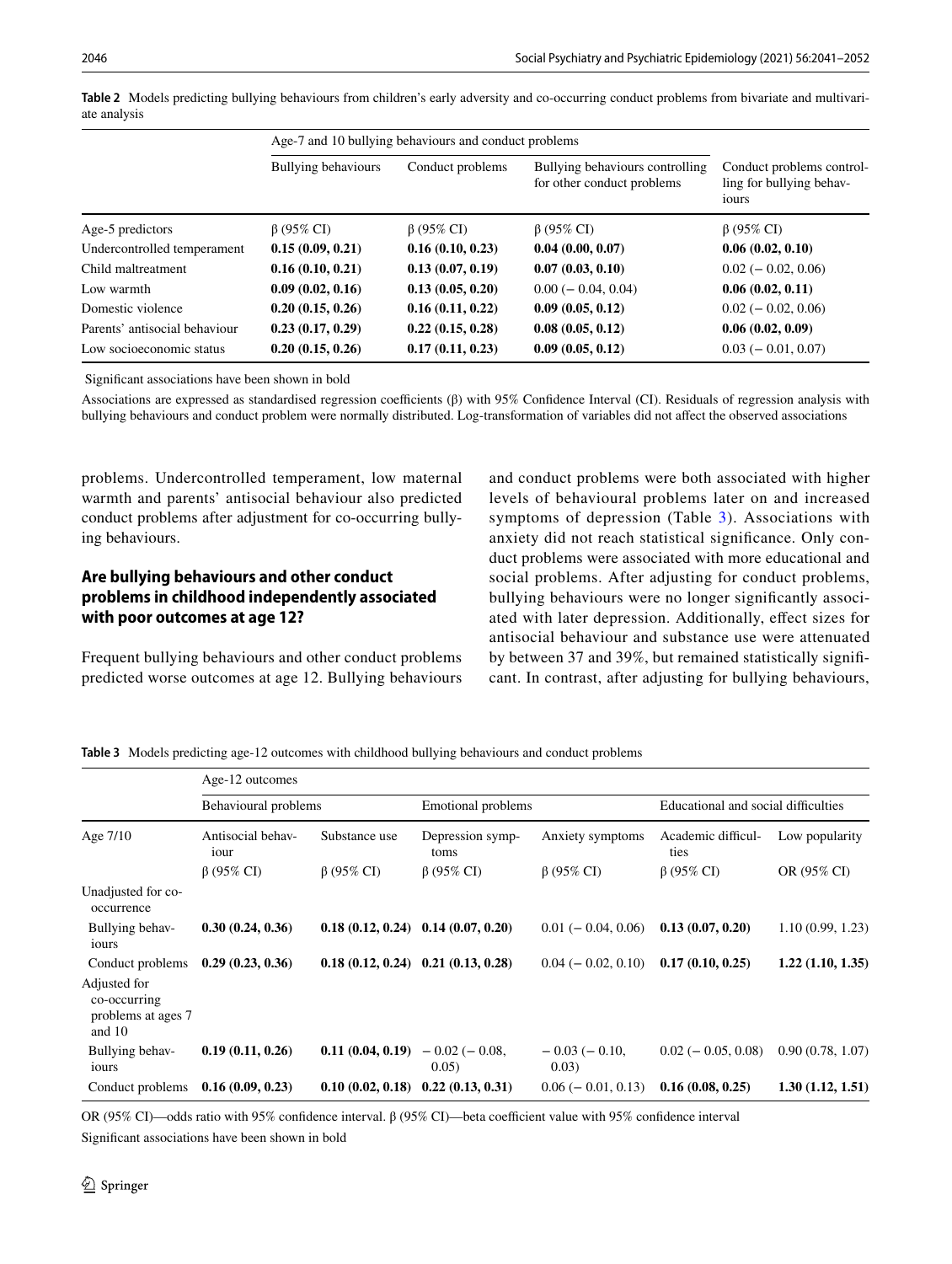| Age-18 outcomes                                            |                                           |                  |                                                                                                   |                                    |                        |                        |                                     |                                         |
|------------------------------------------------------------|-------------------------------------------|------------------|---------------------------------------------------------------------------------------------------|------------------------------------|------------------------|------------------------|-------------------------------------|-----------------------------------------|
|                                                            | Behavioural problems                      |                  |                                                                                                   |                                    | Emotional problems     |                        | Educational and social difficulties |                                         |
| Age 7/10                                                   | Antisocial behav- Criminal behav-<br>iour | iour             | Alcohol depend-<br>ence symptoms                                                                  | dependence<br>symptoms<br>Cannabis | symptoms<br>Depression | Anxiety symp-<br>toms  | Academic dif-<br>ficulties          | Social isolation                        |
| Unadjusted                                                 | $\upbeta$ (95% CI)                        | $(95\%$ CI)<br>Ğ | $\beta$ (95% CI)                                                                                  | $\beta$ (95% CI)                   | $\beta$ (95% CI)       | $\beta$ (95% CI)       | OR (95% CI)                         | $\upbeta$ (95% CI)                      |
| Bullying behaviours                                        | $0.26(0.20, 0.32)$ 1.94                   | (1.70, 2.22)     | $0.12(0.07, 0.17)$ $0.17(0.09, 0.25)$                                                             |                                    | 0.09(0.05, 0.14)       | $0.03(-0.02,$<br>0.08) |                                     | $1.60(1.42, 1.80)$ $0.12(0.06, 0.17)$   |
| Conduct problems                                           | $0.25(0.19, 0.31)$ 1.81                   |                  | $(1.59, 2.07)$ 0.09 $(0.04, 0.14)$ 0.14 $(0.05, 0.23)$ 0.08 $(0.03, 0.12)$ 0.03 $(-0.02,$         |                                    |                        | 0.08                   |                                     | $1.49(1.32, 1.68)$ 0.15 (0.09, 0.21)    |
| Adjusted for co-occurring problems<br>at ages 7 and 10     |                                           |                  |                                                                                                   |                                    |                        |                        |                                     |                                         |
| Bullying behaviours                                        | $0.18(0.11, 0.25)$ 1.61                   |                  | $(1.33, 1.96)$ $0.12$ $(0.04, 0.19)$ $0.14$ $(0.07, 0.22)$ $0.08$ $(0.02, 0.15)$ $0.02$ $(-0.05,$ |                                    |                        | 0.08                   |                                     | 1.48 $(1.24, 1.76)$ $0.02(-0.05, 0.09)$ |
| Conduct problems                                           | $0.12(0.04, 0.19)$ 1.28                   |                  | $(1.06, 1.56)$ 0.00 (- 0.07,<br>0.07                                                              | $0.04 (-0.05,$<br>0.13)            | $0.02(-0.05,$<br>0.08) | $0.02(-0.05,$<br>0.08) |                                     | $1.11(0.93, 1.34)$ 0.14 (0.06, 0.22)    |
| Note: OR (95% CI)—odds ratio with 95% confidence interval. |                                           |                  | $\beta$ (95% CI)—beta coefficient value with 95% confidence interval                              |                                    |                        |                        |                                     |                                         |
| Significant associations have been shown in bold           |                                           |                  |                                                                                                   |                                    |                        |                        |                                     |                                         |

<span id="page-6-0"></span>**Table 4** Models predicting age-18 outcomes with childhood bullying behaviours and conduct problems

Table 4 Models predicting age-18 outcomes with childhood bullying behaviours and conduct problems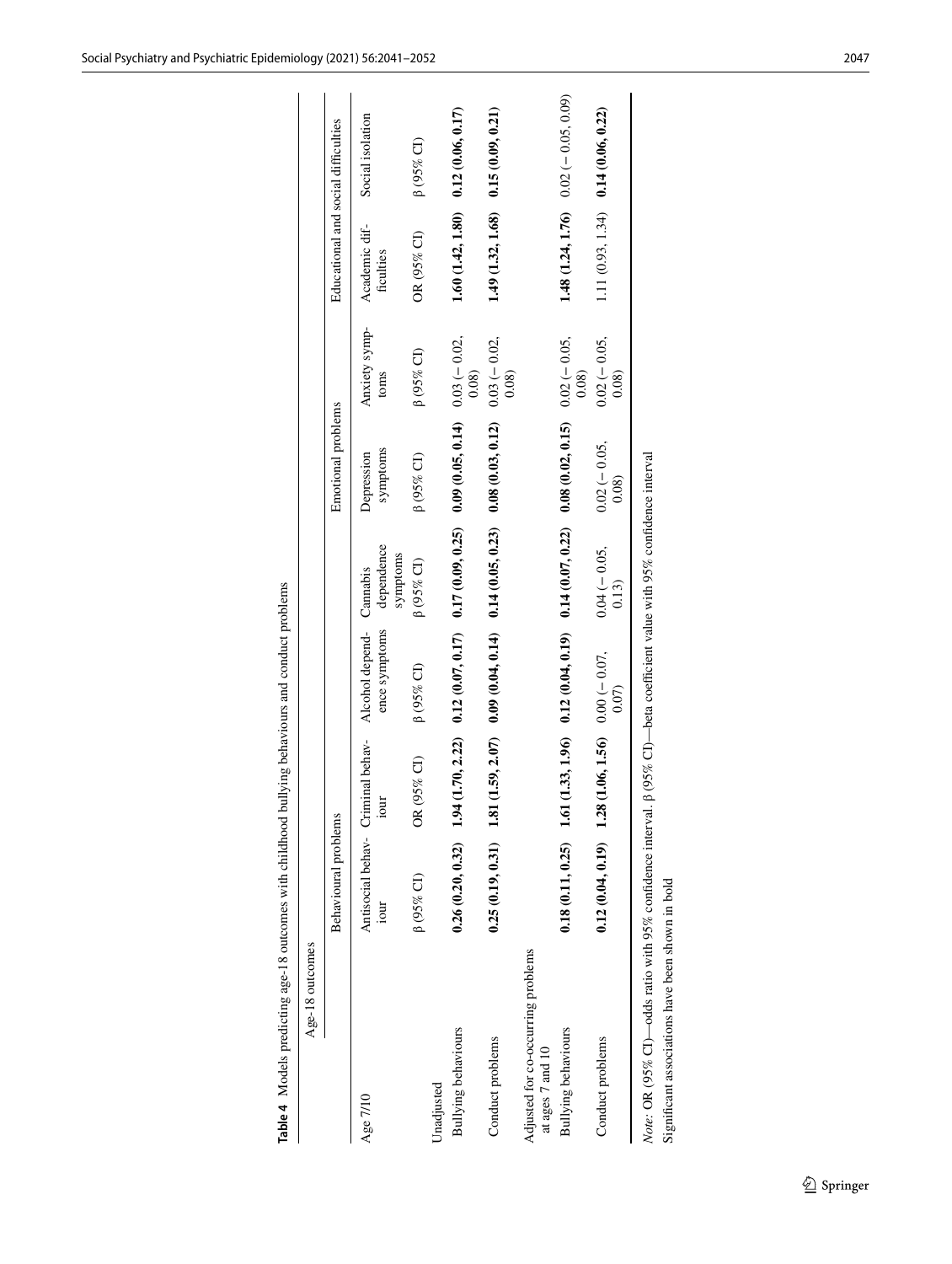conduct problems remained signifcantly associated with all outcomes, with associations attenuated by between 5 and 45%.

### **Are bullying behaviours and other conduct problems in childhood independently associated with poor outcomes at age 18?**

Similar to age-12 outcomes, we observed that frequent bullying behaviours and other conduct problems were associated with poor outcomes at age 18. Bullying behaviours and conduct problems were associated with antisocial and criminal behaviours, symptoms of alcohol and cannabis dependence, symptoms of depression, and educational and social difficulties (Table [4\)](#page-6-0). Once more, we did not find statistically signifcant associations with symptoms of anxiety. After adjusting for conduct problems at age 12, associations with bullying behaviours and age-18 outcomes remained moderate and statistically signifcant (though attenuated up to 31%). After adjusting for bullying behaviours, associations between other conduct problems and symptoms of alcohol and cannabis dependence, depression and academic difficulties became non-signifcant. Associations between conduct problems with antisocial behaviour, criminal behaviour and social isolation remained signifcant (though reduced by between 7 and 52%).

#### **Discussion**

Who are those children who bully others and what can we do to tackle these behaviours? Findings from our nationally representative longitudinal cohort of British children shed light on these questions and provide new insight uncovering whether children who bully others and those with conduct problems are distinct from one another. First, we showed that bullying behaviours do not occur in isolation and are most often accompanied by other conduct problems. Second, well-established risk factors for childhood conduct problems are also associated with bullying behaviours, independently of other conduct problems. Third, despite the overlap between both types of behaviours and their shared predictors, they independently predict poor outcomes in later life. This suggests that bullying behaviours and other conduct problems may be better addressed by multi-level interventions that include parents, teachers, and peers.

Simultaneously examining bullying behaviours and other conduct problems allowed us to compare and contrast the profles of both behaviours and examine their specifcity. Our study provides evidence that children who bully others and those with conduct problems share many characteristics. This builds on prior research that looked at these groups separately [[1](#page-9-0), [23–](#page-9-18)[26](#page-9-20), [47](#page-10-18)]. Children who bully and those with other conduct problems were both at increased risk of developing poor outcomes in early adolescence and young adulthood, independently of each other. Our fndings highlight that bullying behaviours may foreshadow antisocial and criminal behaviours in later life, in a similar manner to other conduct problems [\[48](#page-10-19)]. In addition to showing continuity over time, both types of behaviours were also associated with later depression, as well as educational and social problems, but not with anxiety. These fndings highlight that children who bully develop behavioural, emotional, educational and social problems, similar to children with other conduct problems [\[33](#page-10-4), [49](#page-10-20)].

Despite showing similarities between the two types of behaviours, our fndings indicate that bullying behaviours uniquely contributed to later poor outcomes. In early adolescence, bullying behaviours were independently associated with antisocial behaviour, substance use and low popularity. In young adulthood, they were independently associated with all types of behavioural problems, and also depression and academic difficulties. The association with depression may potentially be explained by the social nature of bullying behaviours. Because bullying takes place between peers, it may impinge on the likelihood of establishing positive peer relationships which are important sources of support for young people [[50](#page-10-21), [51](#page-10-22)]. Social support has been found to buffer against mental health problems in times of stress [[52](#page-10-23)]. Indeed, studies have found that those who have a stronger social support network and high-quality friendships have lower emotional and behavioural problems than children without [[53](#page-10-24), [54](#page-10-25)]. While some studies reported that young people who bully were considered popular by their peers [[55–](#page-10-26)[57](#page-10-27)], this may not reflect positive and supportive relationships that are needed to reduce the risk of mental health problems. The longitudinal association with depression expands upon previous literature showing that behavioural problems in early childhood predict emotional problems in mid-childhood [\[8](#page-9-5), [23,](#page-9-18) [49](#page-10-20), [58](#page-10-28)], with one meta-analysis showing that childhood bullying specifcally contributes to later depression [\[59](#page-10-29)]. Our fndings are consistent with a 'failure' model [[60](#page-11-14)], which proposes that youth with behavioural problems develop emotional problems as they grow older because of the negative experiences they have encountered as they grow up including academic failures and poor family and peer relationships. These fndings highlight the detrimental nature of childhood bullying and its unique contribution to later poor outcomes extending into young adulthood.

This brings us to discuss the limits of our study. First, we did not have any measures that would have allowed us to examine peer factors that may be centric to the uniqueness of bullying behaviours. Examining peer dynamics and interpersonal functioning with peers could further clarify why bullying behaviours uniquely contribute to later problems. Second, we did not use a standardised instrument specifc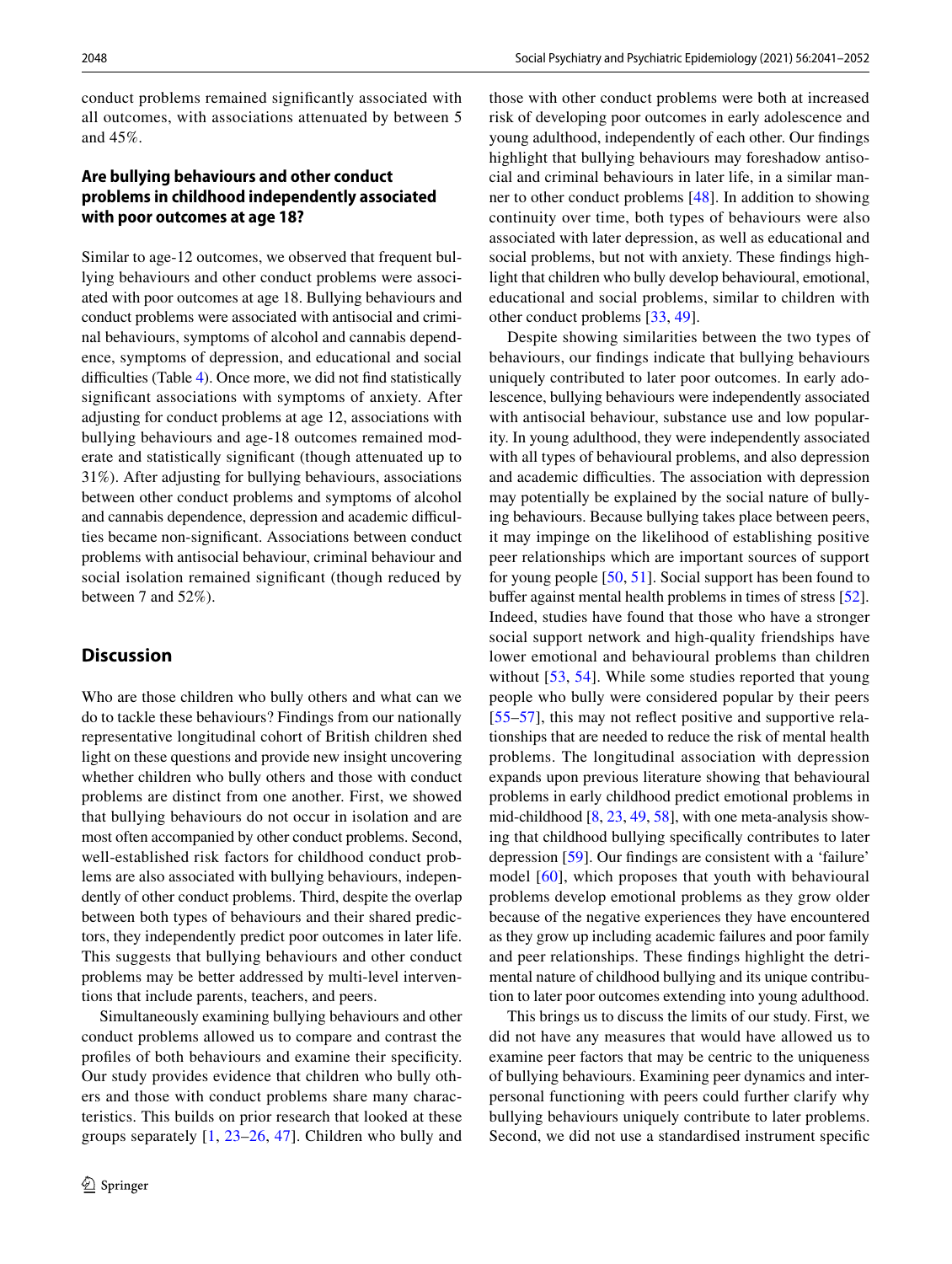to assessing bullying behaviours. Rather we extracted items relevant to bullying behaviours from an instrument used to assess a variety of problem behaviours more broadly. Nevertheless, we identifed antecedents and later outcomes amongst children who bully similar to those shown in previous studies that used standardized bullying measures [[8,](#page-9-5) [29](#page-10-1), [35](#page-10-6), [61\]](#page-11-15), suggesting construct validity. Furthermore, we used both mothers' and teachers' reports to measure bullying and conduct problems, which may capture behaviours observed in diferent settings [[62](#page-11-16)] and reduce concerns related to shared method variance. Second, when investigating the similarities between children who bully and children with other conduct problems, we did not distinguish between the types of bullying and conduct problems. This would have allowed us to further investigate the underlying mechanisms that contribute towards the similarities and diferences between children who bully and children with other conduct behaviours. Third, young adult outcomes were restricted to age 18, and therefore long-term outcomes were not captured with these data. However, age 18 is a critical period for the developmental trajectory of antisocial behaviours [[63](#page-11-17)[–66\]](#page-11-18), and thus behaviours measured at this time point may be key to capture salient poor outcomes. Fourth, we restricted the analyses to examining bullying behaviours and conduct problems in childhood only. We did not examine how later bullying and conduct problems in mid-childhood may uniquely contribute to problems in later years. Therefore, our fndings are specifc to outcomes of earlier bullying and conduct problems. The onset of bullying behaviours in adolescence may potentially have a varied unique contribution to later problems which future research is required to examine. Fifth, as our study includes twin pairs, it is unclear if results are generalisable to the population. However, previous studies have found the rates of psychopathology in singletons and twins are comparable [\[67](#page-11-19)]. Sixth, we did not test if controlling for earlier risk factors mitigates the associations observed between bullying behaviours and later poor outcomes. It is possible that these risk factors account for any observed associations between bullying behaviours and poor outcomes. However, this does not take away from the take home message that bullying behaviours independently increase the risk for emotional and behavioural problems later on.

Our fndings have implications for future research and interventions. Despite the overlap between bullying behaviours and conduct problems, our fndings suggest there is value in examining bullying behaviours specifcally as they are associated with worse outcomes later on. In addition, our fndings demonstrate the importance of controlling for conduct problems when investigating the outcomes associated with bullying behaviours. Some associations between bullying behaviours and poor outcomes became non-signifcant after adjusting for co-occurring conduct problems. This highlights the risk of spurious correlations when conduct problems are not accounted for. Finally, our fndings may help inform interventions targeting bullying behaviours. Our study suggests that interventions aimed at preventing bullying behaviours could be combined with those tackling conduct problems, given similar sets of risks factors for both types of behaviours. Specifcally, like conduct problems, bullying behaviours were associated with risk factors within the family environment. This suggests that although bullying is often regarded as schools' responsibility to tackle, our fndings suggest that it is necessary for interventions targeting bullying behaviours to include a family component, rather than being exclusively school-based. In particular, Fast Track targeting conduct problems is multisite, targeting behaviours both at home and at school [[68\]](#page-11-20). Bullying behaviours may beneft from such multisite interventions, addressing familial factors that may contribute to bullying behaviours alongside targeting bullying behaviours at school. Moreover, our fndings emphasise that we need to acknowledge children who bully others may also experience emotional problems. Interventions should not only focus on curbing their antisocial behaviours but should also consider their risk of facing later depression and other educational and social problems.

In conclusion, the present study showed that bullying behaviours frequently co-occur and share risk factors with other conduct problems, suggesting that interventions aiming to prevent these behaviours could be combined. However, our fndings also showed that these behaviours uniquely contribute to poor outcomes both in mid-childhood and adulthood. Thus, programmes aiming to reduce poor outcomes among children showing these types of behaviours should regard bullying behaviours distinctly and consider mental health needs for children who bully others.

**Acknowledgements** The E-Risk Study is funded by the Medical Research Council (UKMRC grant G1002190). Additional support was provided by National Institute of Child Health and Human Development (grant HD077482) and by the Jacobs Foundation. Jasmin Wertz is supported by a postdoctoral fellowship by the AXA Research Fund. Jessica Agnew-Blais is an MRC Skills Development Fellow. Lucy Bowes is supported by a Springboard Award from the Academy of Medical Sciences. Timothy Matthews is a British Academy Postdoctoral Fellow. Louise Arseneault is the Mental Health Leadership Fellow for the UK Economic and Social Research Council. The authors are grateful to the study members and their families for their participation. Our thanks to Terrie E Moffitt and Avshalom Caspi, the founders of the E-Risk Study, CACI, Inc., and to members of the E-Risk team for their dedication, hard work, and insights.

#### **Declarations**

**Conflict of interest** The authors declares that they have no confict of interest.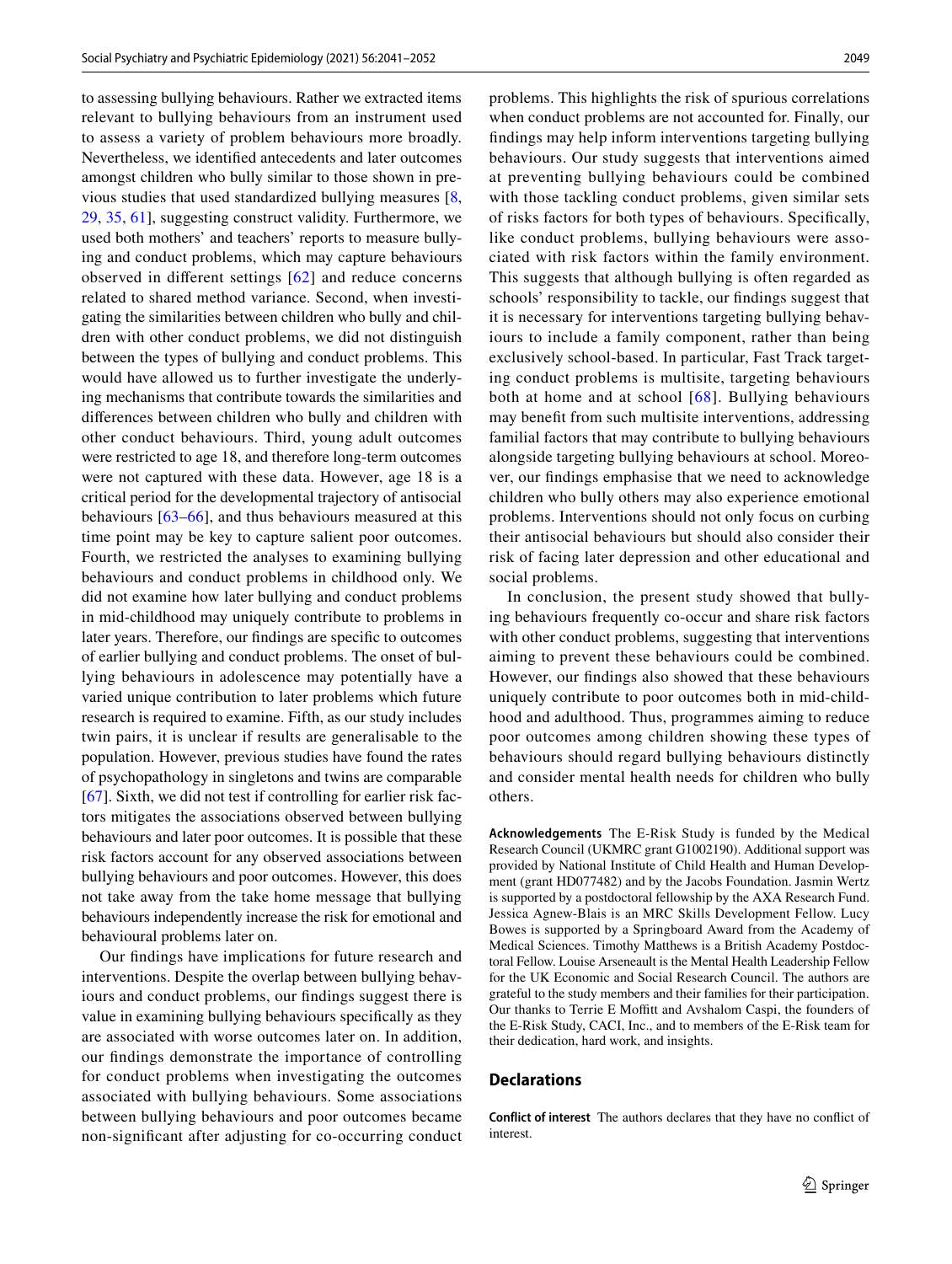**Ethical approval** The joint South London and Maudsley–Institute of Psychiatry, Psychology & Neuroscience Ethics Committee approved each phase of the study.

**Open Access** This article is licensed under a Creative Commons Attribution 4.0 International License, which permits use, sharing, adaptation, distribution and reproduction in any medium or format, as long as you give appropriate credit to the original author(s) and the source, provide a link to the Creative Commons licence, and indicate if changes were made. The images or other third party material in this article are included in the article's Creative Commons licence, unless indicated otherwise in a credit line to the material. If material is not included in the article's Creative Commons licence and your intended use is not permitted by statutory regulation or exceeds the permitted use, you will need to obtain permission directly from the copyright holder. To view a copy of this licence, visit <http://creativecommons.org/licenses/by/4.0/>.

## **References**

- <span id="page-9-0"></span>1. Olweus D (1993) Bullying at school: what we know and what we can do. Bullying at school: what we know and what we can do. Blackwell Publishing, Malden
- <span id="page-9-1"></span>2. Klomek AB, Sourander A, Elonheimo H (2015) Bullying by peers in childhood and efects on psychopathology, suicidality, and criminality in adulthood. Lancet Psychiatry 2(10):930–941. [https://doi.org/10.1016/S2215-0366\(15\)00223-0](https://doi.org/10.1016/S2215-0366(15)00223-0)
- 3. McDougall P, Vaillancourt T (2015) Long-term adult outcomes of peer victimization in childhood and adolescence: pathways to adjustment and maladjustment. Am Psychol 70(4):300–310. <https://doi.org/10.1037/a0039174>
- 4. Wolke D, Lereya ST (2015) Long-term efects of bullying. Arch Dis Child 100(9):879–885. [https://doi.org/10.1136/archdischi](https://doi.org/10.1136/archdischild-2014-306667) [ld-2014-306667](https://doi.org/10.1136/archdischild-2014-306667)
- <span id="page-9-2"></span>5. Arseneault L (2018) Annual research review: the persistent and pervasive impact of being bullied in childhood and adolescence: implications for policy and practice. J Child Psychol Psychiatry 59(4):405–421.<https://doi.org/10.1111/jcpp.12841>
- <span id="page-9-3"></span>6. Ttof MM, Farrington DP (2011) Efectiveness of school-based programs to reduce bullying: a systematic and meta-analytic review. J Exp Criminol 7(1):27–56. [https://doi.org/10.1007/](https://doi.org/10.1007/s11292-010-9109-1) [s11292-010-9109-1](https://doi.org/10.1007/s11292-010-9109-1)
- <span id="page-9-4"></span>7. Copeland WE, Wolke D, Angold A, Costello EJ (2013) Adult psychiatric outcomes of bullying and being bullied by peers in childhood and adolescence. JAMA Psychiatry 70(4):419–426. <https://doi.org/10.1001/jamapsychiatry.2013.504>
- <span id="page-9-5"></span>8. Nansel TR, Overpeck M, Pilla RS, Ruan WJ, Simons-Morton B, Scheidt P (2001) Bullying behaviors among US youth: prevalence and association with psychosocial adjustment. JAMA 285(16):2094–2100. <https://doi.org/10.1001/jama.285.16.2094>
- <span id="page-9-6"></span>9. American Psychiatric Association (2013) Diagnostic and statistical manual of mental disorders, 5th edn. Author, Arlington, VA
- <span id="page-9-7"></span>10. de Graaf I, Speetjens P, Smit F, de Wolf M, Tavecchio L (2008) Effectiveness of the Triple P Positive Parenting Program on behavioral problems in children: a meta-analysis. Behav Modif 32(5):714–735.<https://doi.org/10.1177/0145445508317134>
- 11. Scott S, Briskman J, O'Connor TG (2014) Early prevention of antisocial personality: long-term follow-up of two randomized controlled trials comparing indicated and selective approaches. Am J Psychiatry 171(6):649–657. [https://doi.org/10.1176/appi.](https://doi.org/10.1176/appi.ajp.2014.13050697) [ajp.2014.13050697](https://doi.org/10.1176/appi.ajp.2014.13050697)
- <span id="page-9-8"></span>12. Fonagy P, Butler S, Cottrell D, Scott S, Pilling S, Eisler I, Fuggle P, Kraam A, Byford S, Wason J, Ellison R, Simes E, Ganguli P, Allison E, Goodyer IM (2018) Multisystemic therapy versus

management as usual in the treatment of adolescent antisocial behaviour (START): a pragmatic, randomised controlled, superiority trial. Lancet Psychiatry 5(2):119–133. [https://doi.org/10.](https://doi.org/10.1016/S2215-0366(18)30001-4) [1016/S2215-0366\(18\)30001-4](https://doi.org/10.1016/S2215-0366(18)30001-4)

- <span id="page-9-9"></span>13. Farrington DP, Ttof MM (2009) School-based programs to reduce bullying and victimization. Campbell Syst Rev 5(1):i–148. [https://](https://doi.org/10.4073/csr.2009.6) [doi.org/10.4073/csr.2009.6](https://doi.org/10.4073/csr.2009.6)
- <span id="page-9-10"></span>14. Scott E, Dale J, Russell R, Wolke D (2016) Young people who are being bullied—do they want general practice support? BMC Fam Pract 17(1):116.<https://doi.org/10.1186/s12875-016-0517-9>
- 15. Brimblecombe N, Evans-Lacko S, Knapp M, King D, Takizawa R, Maughan B, Arseneault L (2018) Long term economic impact associated with childhood bullying victimisation. Soc Sci Med 208:134–141. <https://doi.org/10.1016/j.socscimed.2018.05.014>
- <span id="page-9-11"></span>16. Rivenbark JG, Odgers CL, Caspi A, Harrington H, Hogan S, Houts RM, Poulton R, Moffitt TE (2018) The high societal costs of childhood conduct problems: evidence from administrative records up to age 38 in a longitudinal birth cohort. J Child Psychol Psychiatry 59(6):703–710. <https://doi.org/10.1111/jcpp.12850>
- <span id="page-9-12"></span>17. Farrington D, Baldry A (2010) Individual risk factors for school bullying. J Aggress Confl Peace Res 2(1):4-16. [https://doi.org/](https://doi.org/10.5042/jacpr.2010.0001) [10.5042/jacpr.2010.0001](https://doi.org/10.5042/jacpr.2010.0001)
- <span id="page-9-13"></span>18. Goodman R, Simonoff E, Stevenson J (1995) The impact of child IQ, parent IQ and sibling IQ on child behavioural deviance scores. J Child Psychol Psychiatry 36(3):409–425. [https://doi.](https://doi.org/10.1111/j.1469-7610.1995.tb01299.x) [org/10.1111/j.1469-7610.1995.tb01299.x](https://doi.org/10.1111/j.1469-7610.1995.tb01299.x)
- <span id="page-9-14"></span>19. Shakoor S, Jafee SR, Bowes L, Ouellet-Morin I, Andreou P, Happe F, Moffitt TE, Arseneault L (2012) A prospective longitudinal study of children's theory of mind and adolescent involvement in bullying. J Child Psychol Psychiatry 53(3):254– 261. <https://doi.org/10.1111/j.1469-7610.2011.02488.x>
- <span id="page-9-15"></span>20. Sharp C (2008) Theory of mind and conduct problems in children: deficits in reading the "emotions of the eyes." Cogn Emot 22(6):1149–1158.<https://doi.org/10.1080/02699930701667586>
- <span id="page-9-16"></span>21. Coolidge FL, DenBoer JW, Segal DL (2004) Personality and neuropsychological correlates of bullying behavior. Pers Individ Dif 36(7):1559–1569. [https://doi.org/10.1016/j.paid.2003.06.](https://doi.org/10.1016/j.paid.2003.06.005) [005](https://doi.org/10.1016/j.paid.2003.06.005)
- <span id="page-9-17"></span>22. Morgan AB, Lilienfeld SO (2000) A meta-analytic review of the relation between antisocial behavior and neuropsychological measures of executive function. Clin Psychol Rev 20(1):113–136. [https://doi.org/10.1016/S0272-7358\(98\)00096-8](https://doi.org/10.1016/S0272-7358(98)00096-8)
- <span id="page-9-18"></span>23. Moffitt TE (2007) A review of research on the taxonomy of lifecourse persistent versus adolescence-limited antisocial behavior. In: The Cambridge handbook of violent behavior and aggression. Cambridge University Press, New York, NY, US, pp 49–74. https://doi.org/<https://doi.org/10.1017/CBO9780511816840.004>
- 24. Bowes L, Arseneault L, Maughan B, Taylor A, Caspi A, Moffitt TE (2009) School, neighborhood, and family factors are associated with children's bullying involvement: a nationally representative longitudinal study. J Am Acad Child Adolesc Psychiatry 48(5):545–553.<https://doi.org/10.1097/CHI.0b013e31819cb017>
- <span id="page-9-19"></span>25. Jansen DEMC, Veenstra R, Ormel J, Verhulst FC, Reijneveld SA (2011) Early risk factors for being a bully, victim, or bully/victim in late elementary and early secondary education. The longitudinal TRAILS study. BMC Public Health 11(1):440. [https://doi.org/](https://doi.org/10.1186/1471-2458-11-440) [10.1186/1471-2458-11-440](https://doi.org/10.1186/1471-2458-11-440)
- <span id="page-9-20"></span>26. Smith CA, Farrington DP (2004) Continuities in antisocial behavior and parenting across three generations. J Child Psychol Psychiatry 45(2):230–247. [https://doi.org/10.1111/j.1469-7610.2004.](https://doi.org/10.1111/j.1469-7610.2004.00216.x) [00216.x](https://doi.org/10.1111/j.1469-7610.2004.00216.x)
- <span id="page-9-21"></span>27. Sentse M, Kretschmer T, de Haan A, Prinzie P (2017) Conduct Problem trajectories between age 4 and 17 and their association with behavioral adjustment in emerging adulthood. J Youth Adolesc 46(8):1633–1642.<https://doi.org/10.1007/s10964-016-0476-4>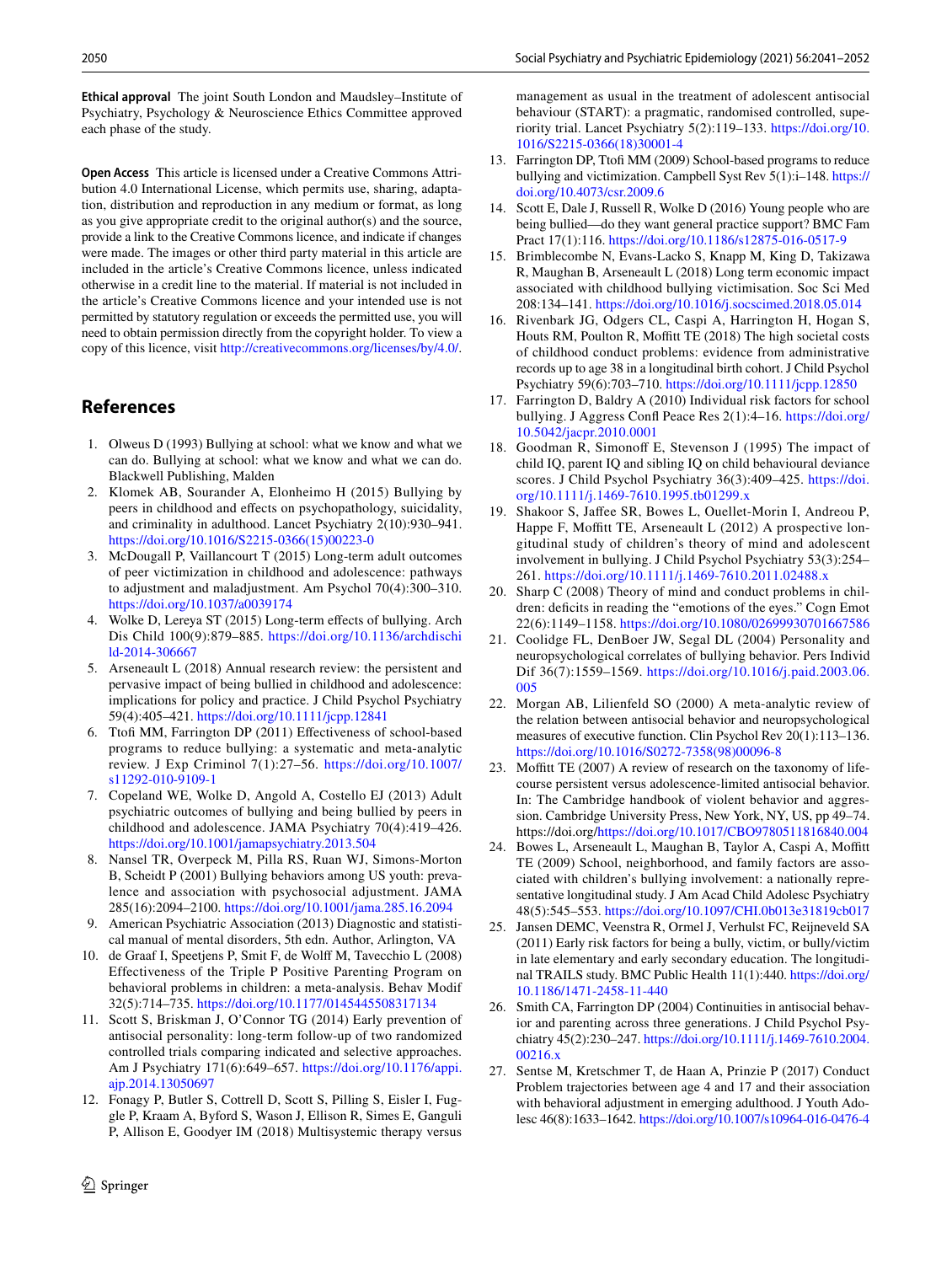- <span id="page-10-0"></span>28. Lichtenstein P, Cederlöf M, Lundström S, D'Onofrio BM, Anckarsäter H, Larsson H, Pettersson E (2019) Associations between conduct problems in childhood and adverse outcomes in emerging adulthood: a longitudinal Swedish nationwide twin cohort. J Child Psychol Psychiatry. <https://doi.org/10.1111/jcpp.13169>
- <span id="page-10-1"></span>29. Barker ED, Arseneault L, Brendgen M, Fontaine N, Maughan B (2008) Joint development of bullying and victimization in adolescence: relations to delinquency and self-harm. J Am Acad Child Adolesc Psychiatry 47(9):1030–1038. [https://doi.org/10.1097/](https://doi.org/10.1097/CHI.ObO13e31817eec98) [CHI.ObO13e31817eec98](https://doi.org/10.1097/CHI.ObO13e31817eec98)
- <span id="page-10-2"></span>30. Fergusson DM, Horwood LJ, Ridder EM (2007) Conduct and attentional problems in childhood and adolescence and later substance use, abuse and dependence: results of a 25-year longitudinal study. Drug Alcohol Depend 88(Suppl 1):S14-26. [https://doi.](https://doi.org/10.1016/j.drugalcdep.2006.12.011) [org/10.1016/j.drugalcdep.2006.12.011](https://doi.org/10.1016/j.drugalcdep.2006.12.011)
- 31. Niemela S, Brunstein-Klomek A, Sillanmaki L, Helenius H, Piha J, Kumpulainen K, Moilanen I, Tamminen T, Almqvist F, Sourander A (2011) Childhood bullying behaviors at age eight and substance use at age 18 among males. A nationwide prospective study. Addict Behav 36(3):256–260. [https://doi.org/10.1016/j.](https://doi.org/10.1016/j.addbeh.2010.10.012) [addbeh.2010.10.012](https://doi.org/10.1016/j.addbeh.2010.10.012)
- <span id="page-10-3"></span>32. Kretschmer T, Hickman M, Doerner R, Emond A, Lewis G, Macleod J, Maughan B, Munafò MR, Heron J (2014) Outcomes of childhood conduct problem trajectories in early adulthood: fndings from the ALSPAC study. Eur Child Adolesc Psychiatry 23(7):539–549.<https://doi.org/10.1007/s00787-013-0488-5>
- <span id="page-10-4"></span>33. Murray-Harvey R, Slee PT (2010) School and home relationships and their impact on school bullying. Sch Psychol Int 31(3):271– 295.<https://doi.org/10.1177/0143034310366206>
- <span id="page-10-5"></span>34. Erskine HE, Norman RE, Ferrari AJ, Chan GC, Copeland WE, Whiteford HA, Scott JG (2016) Long-term outcomes of attentiondeficit/hyperactivity disorder and conduct disorder: a systematic review and meta-analysis. J Am Acad Child Adolesc Psychiatry 55(10):841–850. <https://doi.org/10.1016/j.jaac.2016.06.016>
- <span id="page-10-6"></span>35. Farrington DP, Ttof MM (2011) Bullying as a predictor of ofending, violence and later life outcomes. Crim Behav Ment Health 21(2):90–98. <https://doi.org/10.1002/cbm.801>
- <span id="page-10-7"></span>36. Salmivalli C (2010) Bullying and the peer group: a review. Aggress Violent Behav 15(2):112–120. [https://doi.org/10.1016/j.](https://doi.org/10.1016/j.avb.2009.08.007) [avb.2009.08.007](https://doi.org/10.1016/j.avb.2009.08.007)
- <span id="page-10-8"></span>37. Rodkin PC, Hanish LD, Wang S, Logis HA (2014) Why the bully/ victim relationship is so pernicious: a gendered perspective on power and animosity among bullies and their victims. Dev Psychopathol 26(3):689–704. [https://doi.org/10.1017/S095457941](https://doi.org/10.1017/S0954579414000327) [4000327](https://doi.org/10.1017/S0954579414000327)
- <span id="page-10-9"></span>38. Viding E, Simmonds E, Petrides KV, Frederickson N (2009) The contribution of callous-unemotional traits and conduct problems to bullying in early adolescence. J Child Psychol Psychiatry 50(4):471–481.<https://doi.org/10.1111/j.1469-7610.2008.02012.x>
- <span id="page-10-10"></span>39. Trouton A, Spinath FM, Plomin R (2002) Twins early development study (TEDS): a multivariate, longitudinal genetic investigation of language, cognition and behavior problems in childhood. Twin Res 5(5):444–448. [https://doi.org/10.1375/1369052023](https://doi.org/10.1375/136905202320906255) [20906255](https://doi.org/10.1375/136905202320906255)
- <span id="page-10-11"></span>40. Moffitt TE, E-Risk Study Team (2002) Teen-aged mothers in contemporary Britain. J Child Psychol Psychiatry 43(6):727–742. <https://doi.org/10.1111/1469-7610.00082>
- <span id="page-10-12"></span>41. Odgers CL, Caspi A, Bates CJ, Sampson RJ, Moffitt TE (2012) Systematic social observation of children's neighborhoods using Google Street View: a reliable and cost-efective method. J Child Psychol Psychiatry 53(10):1009–1017. [https://doi.org/10.1111/j.](https://doi.org/10.1111/j.1469-7610.2012.02565.x) [1469-7610.2012.02565.x](https://doi.org/10.1111/j.1469-7610.2012.02565.x)
- <span id="page-10-13"></span>42. Odgers CL, Caspi A, Russell MA, Sampson RJ, Arseneault L, Moffitt TE (2012) Supportive parenting mediates neighborhood socioeconomic disparities in children's antisocial behavior from

ages 5 to 12. Dev Psychopathol 24(3):705–721. [https://doi.org/10.](https://doi.org/10.1017/S0954579412000326) [1017/S0954579412000326](https://doi.org/10.1017/S0954579412000326)

- <span id="page-10-14"></span>43. Achenbach TM (1991) Manual for the Child Behavior Checklist/4–18 and 1991 Profles. Department of Psychiatry, University of Vermont, Burlington, VT
- <span id="page-10-15"></span>44. Achenbach TM (1991) Manual for the Youth Self-Report and 1991 Profles. University of Vermont Department of Psychiatry, Burlington, VT
- <span id="page-10-16"></span>45. Williams RL (2000) A note on robust variance estimation for cluster-correlated data. Biometrics 56(2):645–646. [https://doi.](https://doi.org/10.1111/j.0006-341x.2000.00645.x) [org/10.1111/j.0006-341x.2000.00645.x](https://doi.org/10.1111/j.0006-341x.2000.00645.x)
- <span id="page-10-17"></span>46. StataCorp (2011) Stata statistical software: release 12. StataCorp LP, College Station, TX
- <span id="page-10-18"></span>47. Bowers L, Smith PK, Binney V (1994) Perceived family relationships of bullies, victims and bully/victims in middle childhood. J Soc Pers Relat 11(2):215–232. [https://doi.org/10.1177/02654](https://doi.org/10.1177/0265407594112004) [07594112004](https://doi.org/10.1177/0265407594112004)
- <span id="page-10-19"></span>48. McGee TR, Hayatbakhsh MR, Bor W, Cerruto M, Dean A, Alati R, Mills R, Williams GM, O'Callaghan M, Najman JM (2011) Antisocial behaviour across the life course: an examination of the efects of early onset desistence and early onset persistent antisocial behaviour in adulthood. Aust J Psychol 63(1):44–55. [https://](https://doi.org/10.1111/j.1742-9536.2011.00006.x) [doi.org/10.1111/j.1742-9536.2011.00006.x](https://doi.org/10.1111/j.1742-9536.2011.00006.x)
- <span id="page-10-20"></span>49. Wertz J, Zavos H, Matthews T, Harvey K, Hunt A, Pariante CM, Arseneault L (2015) Why some children with externalising problems develop internalising symptoms: testing two pathways in a genetically sensitive cohort study. J Child Psychol Psychiatry 56(7):738–746.<https://doi.org/10.1111/jcpp.12333>
- <span id="page-10-21"></span>50. Schmidt A, Dirk J, Schmiedek F (2019) The importance of peer relatedness at school for afective well-being in children: betweenand within-person associations. Soc Dev 28(4):873–892. [https://](https://doi.org/10.1111/sode.12379) [doi.org/10.1111/sode.12379](https://doi.org/10.1111/sode.12379)
- <span id="page-10-22"></span>51. Goodboy AK, Martin MM, Rittenour CE (2016) Bullying as a display of social dominance orientation. Commun Res Rep 33(2):159–165.<https://doi.org/10.1080/08824096.2016.1154838>
- <span id="page-10-23"></span>52. Lee J-S, Koeske GF, Sales E (2004) Social support bufering of acculturative stress: a study of mental health symptoms among Korean international students. Int J Intercult Relat 28(5):399–414. <https://doi.org/10.1016/j.ijintrel.2004.08.005>
- <span id="page-10-24"></span>53. Holt MK, Espelage DL (2007) Perceived social support among bullies, victims, and bully-victims. J Youth Adolesc 36(8):984– 994.<https://doi.org/10.1007/s10964-006-9153-3>
- <span id="page-10-25"></span>54. Bollmer JM, Milich R, Harris MJ, Maras MA (2005) A friend in need: the role of friendship quality as a protective factor in peer victimization and bullying. J Interpers Violence 20(6):701–712. <https://doi.org/10.1177/0886260504272897>
- <span id="page-10-26"></span>55. Guy A, Lee K, Wolke D (2019) Comparisons between adolescent bullies, victims, and bully-victims on perceived popularity, social impact, and social preference. Front Psychiatry 10:868. [https://doi.](https://doi.org/10.3389/fpsyt.2019.00868) [org/10.3389/fpsyt.2019.00868](https://doi.org/10.3389/fpsyt.2019.00868)
- 56. Romera EM, Bravo A, Ortega-Ruiz R, Veenstra R (2019) Diferences in perceived popularity and social preference between bullying roles and class norms. PLoS ONE 14(10):e0223499. [https://](https://doi.org/10.1371/journal.pone.0223499) [doi.org/10.1371/journal.pone.0223499](https://doi.org/10.1371/journal.pone.0223499)
- <span id="page-10-27"></span>57. van der Ploeg R, Steglich C, Veenstra R (2020) The way bullying works: How new ties facilitate the mutual reinforcement of status and bullying in elementary schools. Soc Netw 60:71–82. [https://](https://doi.org/10.1016/j.socnet.2018.12.006) [doi.org/10.1016/j.socnet.2018.12.006](https://doi.org/10.1016/j.socnet.2018.12.006)
- <span id="page-10-28"></span>58. Reef J, Diamantopoulou S, van Meurs I, Verhulst F, van der Ende J (2010) Predicting adult emotional and behavioral problems from externalizing problem trajectories in a 24-year longitudinal study. Eur Child Adolesc Psychiatry 19(7):577–585. [https://doi.org/10.](https://doi.org/10.1007/s00787-010-0088-6) [1007/s00787-010-0088-6](https://doi.org/10.1007/s00787-010-0088-6)
- <span id="page-10-29"></span>Ttofi MM, Farrington DP, Losel F, Loeber R (2011) The predictive efficiency of school bullying versus later offending: a